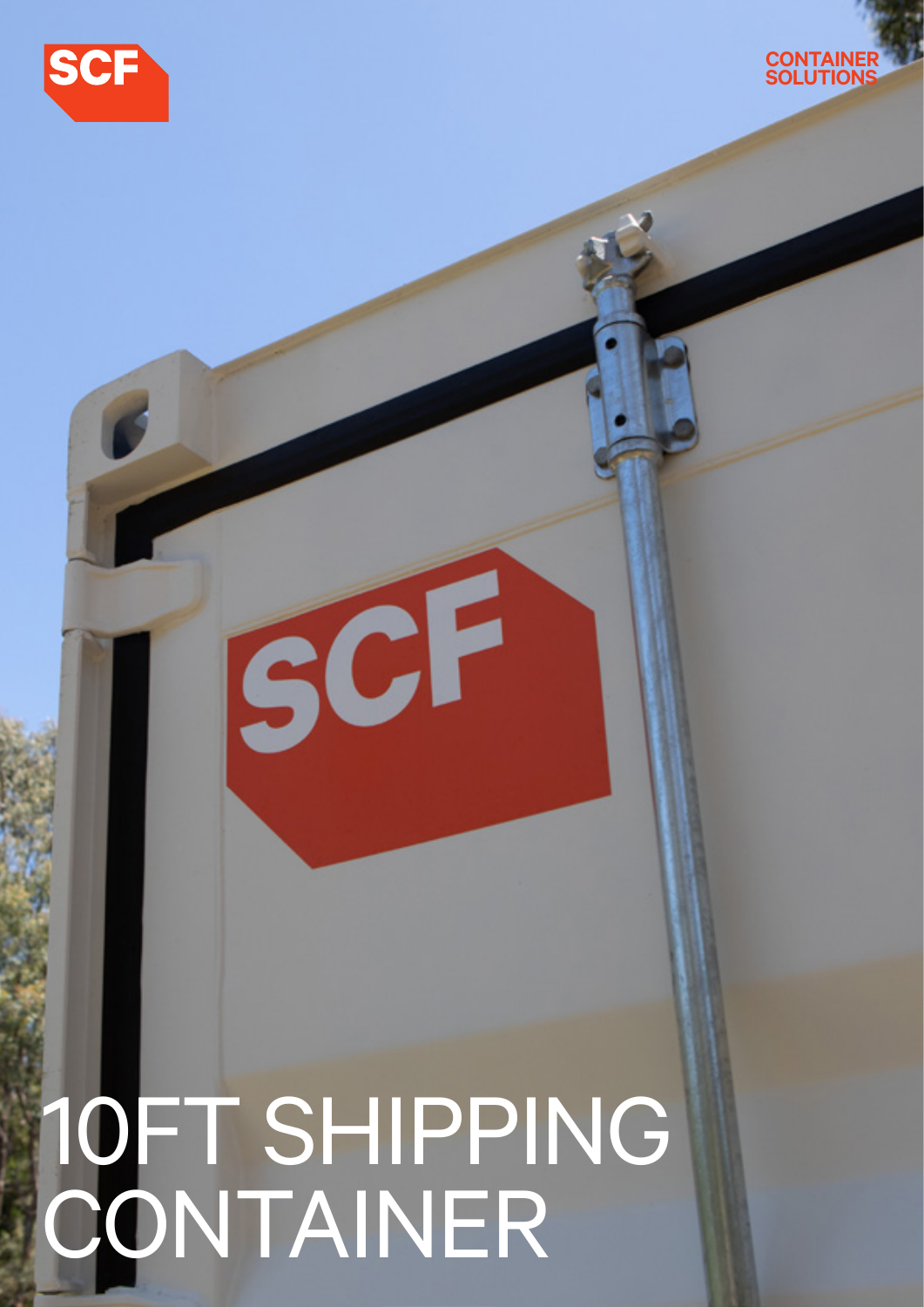#### **Key Features**

- Wind and watertight
- Pest and vermin proof
- Wooden floors
- Lashing points at the floor and ceiling to secure your goods
- Secure and lockable via our lockbox system
- Approx 2.9m L x 2.5m W x 2.6m H (GP) or 2.9m H (HC)

#### **Options**

A range of options are available for the 10ft shipping container.

- Lockbox for added security
- Steel floor
- GPS tracking system — Transport/Shipping Certifications
- High Cube additional height and cubic capacity
- Variety of Container Grades available - New or Used
- Ask us about container modifications including shelving, power and lighting

#### **Details**

SCF's 10ft shipping containers are built from weathering carbon steel with superior fittings. Unlike lower quality substitution storage boxes which are made of cheap wood and covered with a flimsy weatherproof resistant material, these containers will keep your valuables safe inside, while the rain, wind and vermin stay outside, where they belong.

As a perfect alternative to a garden shed or garage, these units are the ideal storage solution for a range of items including but not limited to furniture, tools, automotive parts, clothes, excess stock, files and gardening equipment. Need to move it? No problems. These containers have forklift pockets or can be craned into a different position on site.

SCF also produce a high cube variant, which has an extra foot in the ceiling height giving it increased storage capacity.

**10ft Shipping Container** 10ft shipping containers, also referred to as mini shipping containers, are the ideal storage solution when space is limited within our range of shipping containers. These smaller units are commonly used for the safe onsite storage of furniture, equipment, parts and accessories.

#### **Specifications**

10ft Shipping Container | BX10 *Specifications may vary*

| <b>Internal</b> |       | <b>External</b> |       |
|-----------------|-------|-----------------|-------|
| Length (mm)     | 2,831 | Length (mm)     | 2,991 |
| Width (mm)      | 2,350 | Width (mm)      | 2.438 |
| Height (mm)     | 2,390 | Height (mm)     | 2,591 |

### **Weight**

| Tare (kg)    | 1.300  |  |
|--------------|--------|--|
| Payload (kg) | 8,860  |  |
| MGW (kg)     | 10,160 |  |

## **10ft High Cube**

# 10ft Shipping Container | BX1HC

*Specifications may vary*

| <b>Internal</b> |       | <b>External</b> |       |
|-----------------|-------|-----------------|-------|
| Length (mm)     | 2.840 | Length (mm)     | 2.991 |
| Width (mm)      | 2.350 | Width (mm)      | 2.438 |
| Height (mm)     | 2,698 | Height (mm)     | 2,896 |

#### **Weight**

| Tare (kg)    | 1.350  |  |
|--------------|--------|--|
| Payload (kg) | 10.000 |  |
| MGW (kg)     | 11,350 |  |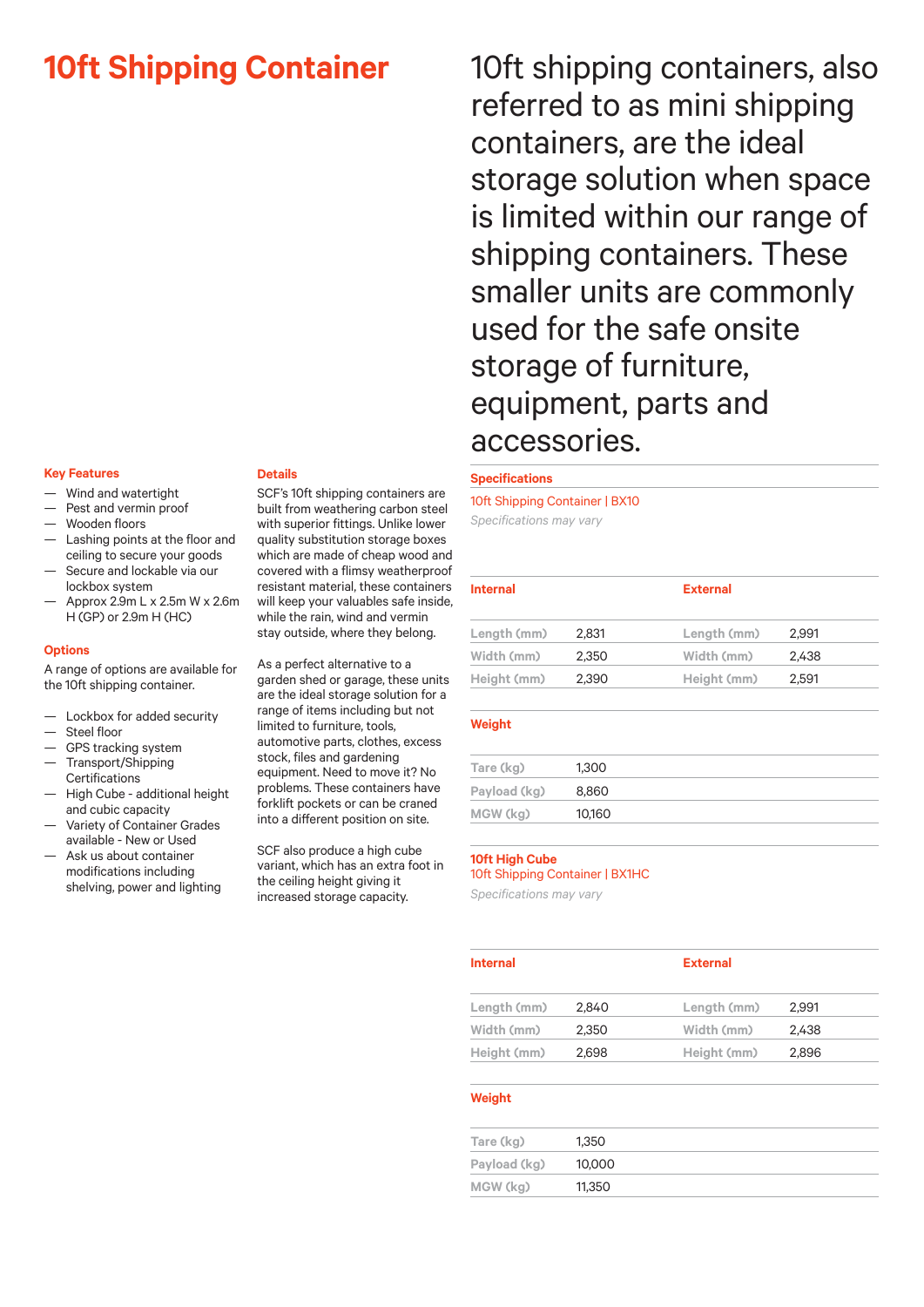Top: The 10ft container is perfect for tight spaces or small onsite storage needs.





Middle Right: Easy access to your stuff with our strong, secure and easy to operate doors.

Below: Get started with a 10ft container today